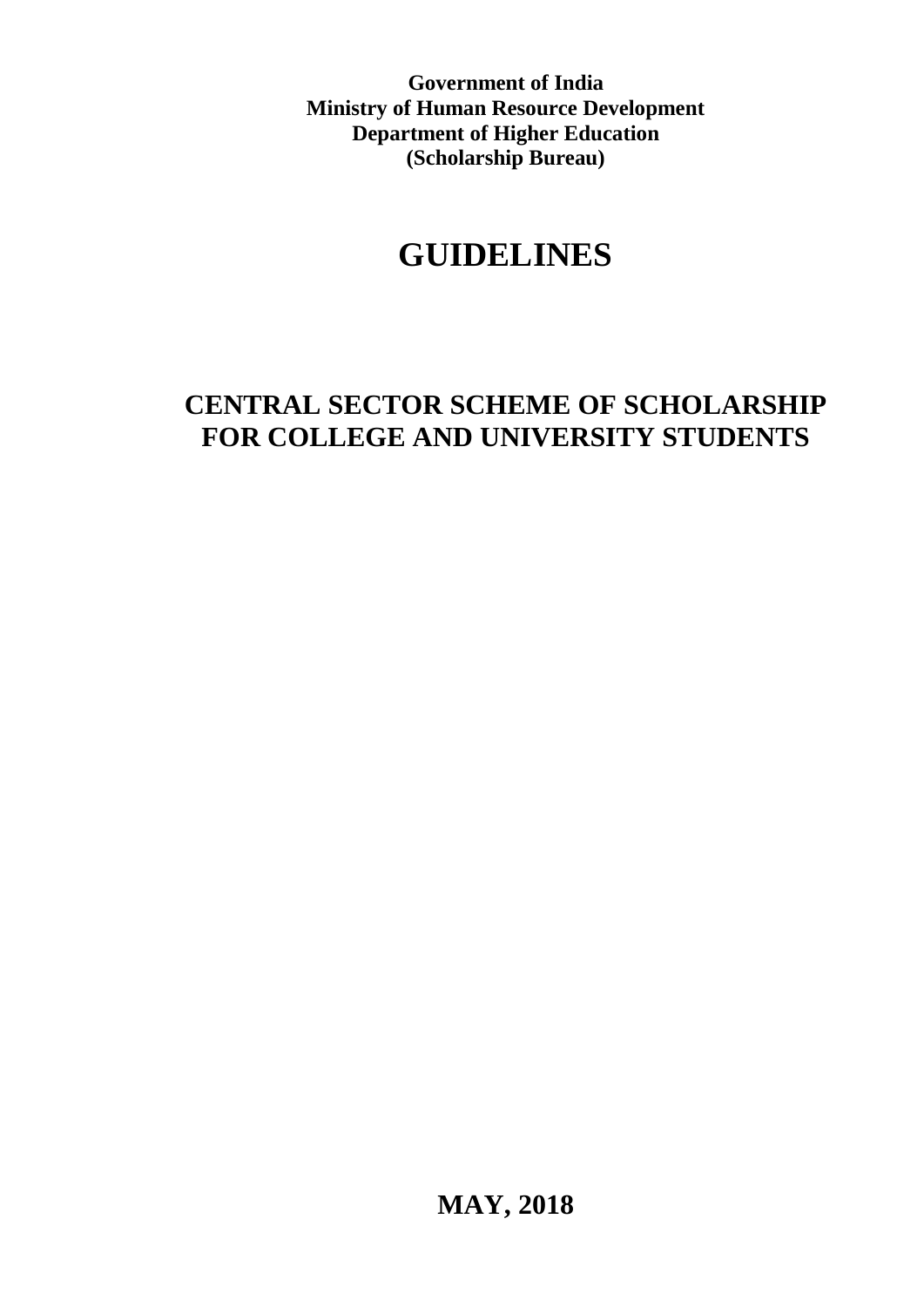# **Department of Higher Education Scholarship Bureau (National Scholarship Division)**

\*\*\*

# **GUIDELINES FOR THE CENTRAL SECTOR SCHEME OF SCHOLARSHIP FOR COLLEGE AND UNIVERSITY STUDENTS**

#### **1. OBJECTIVE: -**

To provide financial assistance to meritorious students from low income families to meet a part of their day-to-day expenses while pursuing higher studies.

#### **2. SCOPE: -**

The scholarships are awarded on the basis of the results of Senior Secondary Examination. 82000 fresh scholarships per annum [41000 for boys and 41000 for girls] are awarded for pursuing graduate / postgraduate studies in colleges and universities and for professional courses, such as Medical, Engineering etc.

#### **3. ALLOCATION OF SCHOLARSHIPS: -**

The total number of scholarships are divided amongst the State Education Boards based on the State's population in the age group of 18-25 years, after segregating share of CBSE and ICSE on the basis of number of students passing out from various Boards in the country. 50 % of the scholarship is earmarked for girls. The number of scholarships allotted to a State Education Board is distributed amongst pass outs of the Science, Commerce and Humanities streams in the ratio of 3:2:1. In case of shortfall in the number of applications, the scholarship slots could be inter-changed.

#### **4. ELIGIBILITY**

Students who are above  $80<sup>th</sup>$  percentile of successful candidates in the relevant stream from the respective Board of Examination in Class XII of 10+2 pattern or equivalent and pursuing regular courses (not correspondence or distance mode) in Colleges/Institutions recognized by All India Council of Technical Education, UGC Act, 1956, Medical Council of India, Dental Council of India and respective regulatory authorities and not availing benefit of any other scholarship scheme including State run scholarship schemes/Fee waiver and reimbursement scheme are eligible under the scheme. Students pursuing Diploma courses are not eligible under the scheme.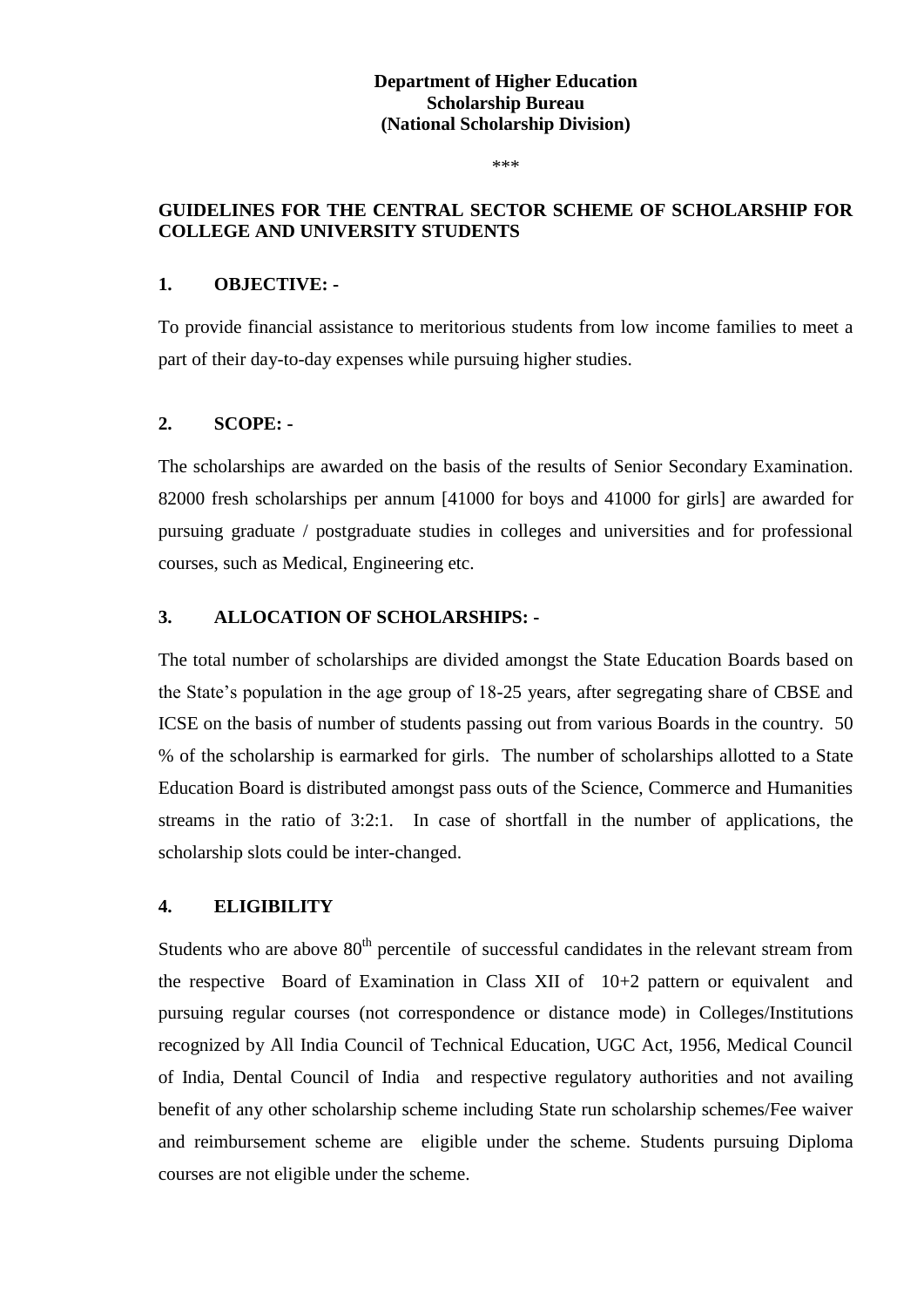#### **5. RESERVATION**

Students belonging to reserved categories/weaker sections /minorities are eligible on the basis of merit, subject to Central Reservation Policy and internal earmarking. Reservations for the various categories are as follows : Scheduled Castes (SCs) 15 % , Scheduled Tribes ( STs) 7.5 %, Other Backward Classes(OBCs) 27 % and horizontally 5 % for Physically Handicapped / Persons(s) with Disabilities (PwDs) in all the categories.

# **6. ANNOUNCEMENT OF THE SCHEME AND SELECTION PROCEDURE**

- 1) National Scholarship Portal (NSP) [www.scholarships.gov.in](http://www.scholarships.gov.in/) will be opened for online application in the month of June-July every year.
- 2) Class XII pass out students of the current Academic Year, who are above  $80<sup>th</sup>$ percentile of the respective State Education Boards (SEBs) are eligible under the scheme and can apply on National Scholarship Portal [\(www.scholarship.gov.in\)](http://www.scholarship.gov.in/), before the cut-off date. Physical application would not be accepted.
- 3) The online applications would be verified at two levels:
	- (i) By the Institute where the student is studying.
	- (ii) By the respective State Education Board.
- 4) Applicant is required to submit requisite documents, such as  $\lceil$  Class  $12<sup>th</sup>$  mark sheet, Income Certificate] to the Institute.
- 5) Application which is not verified either by the institute or by the concerned State Education Board or by both will be treated as "Invalid".
- 6) Merit list as per the State allocated quota would be generated from the verified applications.

#### **7. RATE OF SCHOLARSHIPS:**

The rate of scholarship is Rs.10000/- per annum at Graduation level for first three years of College and University courses and Rs.20000/- per annum at Post- Graduation level. Students pursuing professional courses, in case, where the duration of course is five (5) years/Integrated course would get Rs.20000/- per annum in the  $4<sup>th</sup>$  and  $5<sup>th</sup>$  year. However, students pursuing technical courses such as B.Tech., B.Engg would get scholarship up to graduation level.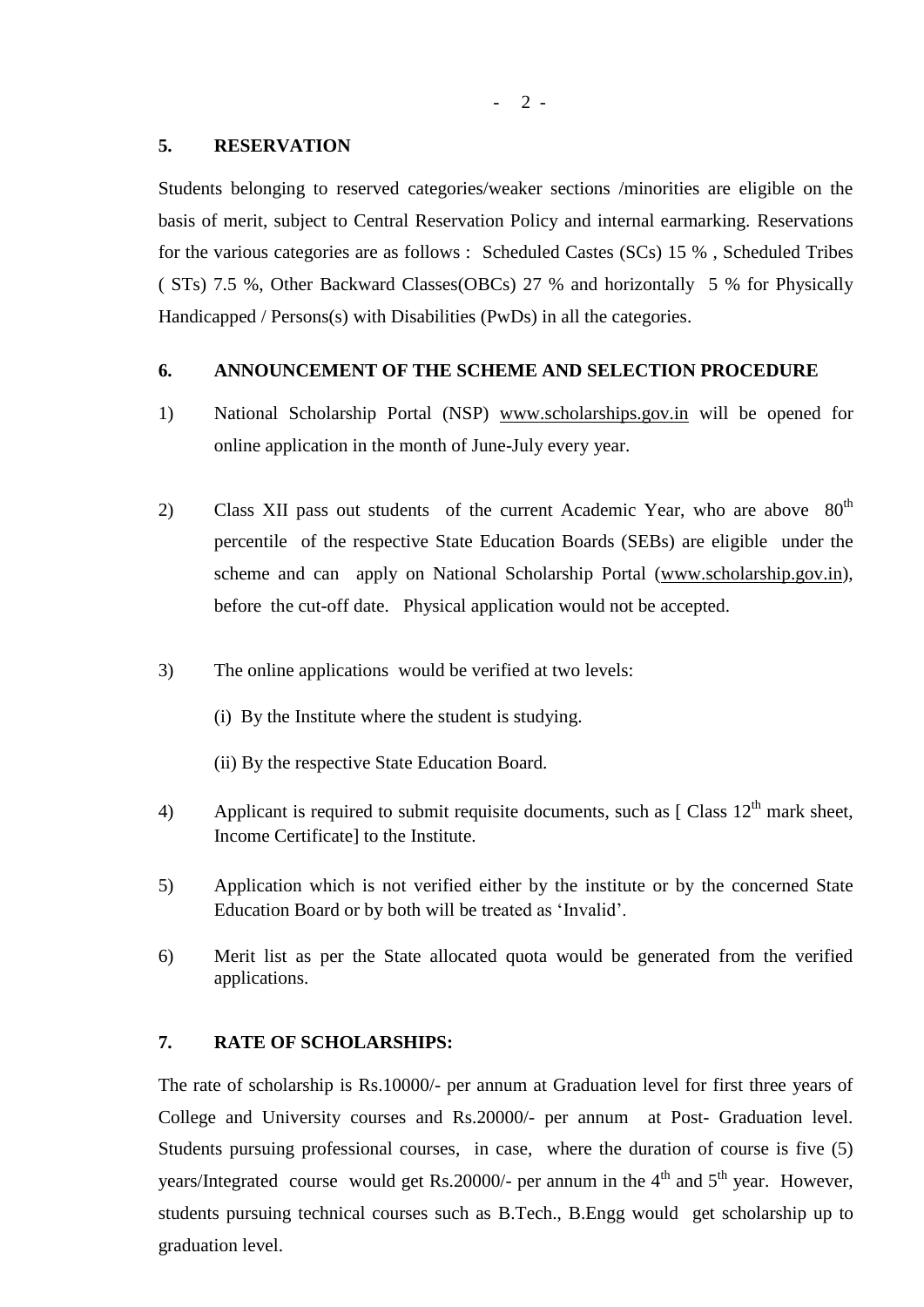#### **8. PARENTAL INCOME CEILING:**

The parental/family income ceiling is Rs. 6 lakh per annum for all categories under the scheme. Every year a fresh income certificate is not required.

### **9. DURATION OF SCHOLARSHIPS AND ITS RENEWAL**

A student will be eligible for the scholarship for a total duration not exceeding 5 years**.** A scholarship under the scheme is renewable on year basis to year up to Post Graduate level in the same stream (except for the students pursuing technical courses leading to degree at graduation level). The renewal will depend on:

- (i) scholar securing 50 % or more marks in the preceding examination.
- (ii) 75% attendance.
- (iii) Not indulged in ragging activities.

If a scholar is unable to appear in the annual examination owing to illness and or on account of any unforeseen event, the award may be renewed for the next academic year on submission of medical certificate and other proof to satisfy the Head of the Institution who will certify that the student would have passed with 50% or more marks or equivalent Grade Point Average, had he/she appeared in the examination.

A scholar would be allowed to continue/renew his/her scholarship if, he/she changes the course of study to a stream not offered by his school Board in Class XII (e.g. Law, Fashion Technology, etc.). Students changing their college/institute of study would be allowed to continue/renew the scholarship provided the course of study and the institution is recognized.

**10**. For receiving scholarship benefit under Central Sector Scheme of Scholarship for College and University Students, an individual shall furnish proof of possession of Aadhaar or undergo Aadhaar authentication. Till the time Aadhaar is assigned to the individual, following alternative identifiers can be used:-

- (i) Aadhaar Enrolment ID slip
- (ii) Application made for Aadhaar enrolment
- (iii) Voter identity card
- (iv) Permanent Account Number
- (v) Passport
- (vi) Driving License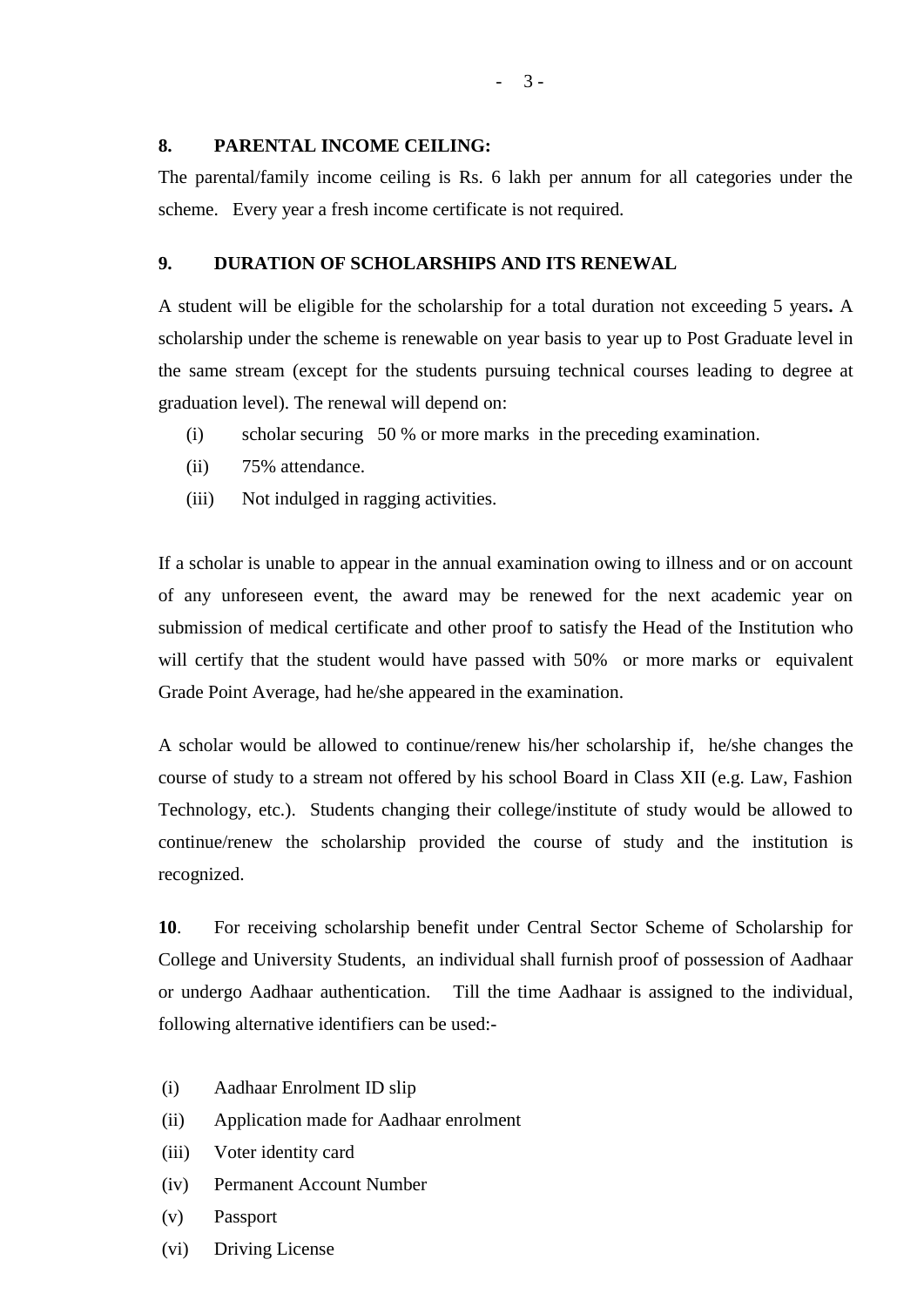- (vii) Certificate of identity having photo of such member issued by a Gazetted Officer or a Tehsildar on an official letter head; (viii) Identity Card issued by the college or institute or university.
- (viii) Any other document with photo specified by the State Government:

Further, the students are required to have the bank accounts opened, especially, in their name for availing the benefits under the scheme. The scholarship will be disbursed directly into the bank accounts of the beneficiaries through Direct Benefit Transfer (DBT) mode. The student can track their payment status from the template " Know Your Payment" in the Public Financial Management System (PFMS) portal [ [https://pfms.nic.in/Users/LoginDetails/Login.aspx\]](https://pfms.nic.in/Users/LoginDetails/Login.aspx) either by indicating Aadhaar number or bank account number.

# **11**. **PROCEDURE FOR RENEWAL OF SCHOLARSHIP**

#### **For students of Academic Year 2015 and onwards:**

Students who have passed Class XII and have received fresh/renewal scholarship through the National Scholarship Portal (NSP) must apply online in the National Scholarship Portal [\(www.scholarships.gov.in\)](http://www.scholarships.gov.in/) for the renewal scholarships.

#### **For students of Academic Year prior to 2015:**

Students who have passed Class XII prior to 2015, are required to obtain the renewal application blank form from the respective State Education Boards and submit the same duly certified from their respective institutions which is required to certify:

- (a) that the student has secured 50 % or more marks in the previous exam,
- (b) that the student has 75 % attendance and
- (c) that the student is not involved in any ragging activities.

Renewal applications sent directly to the Ministry of Human Resource Development shall not be accepted.

In case of any grievances/complaint regarding the above scheme the same may be registered to the following link<http://pgportal.gov.in/grievancenew.aspx>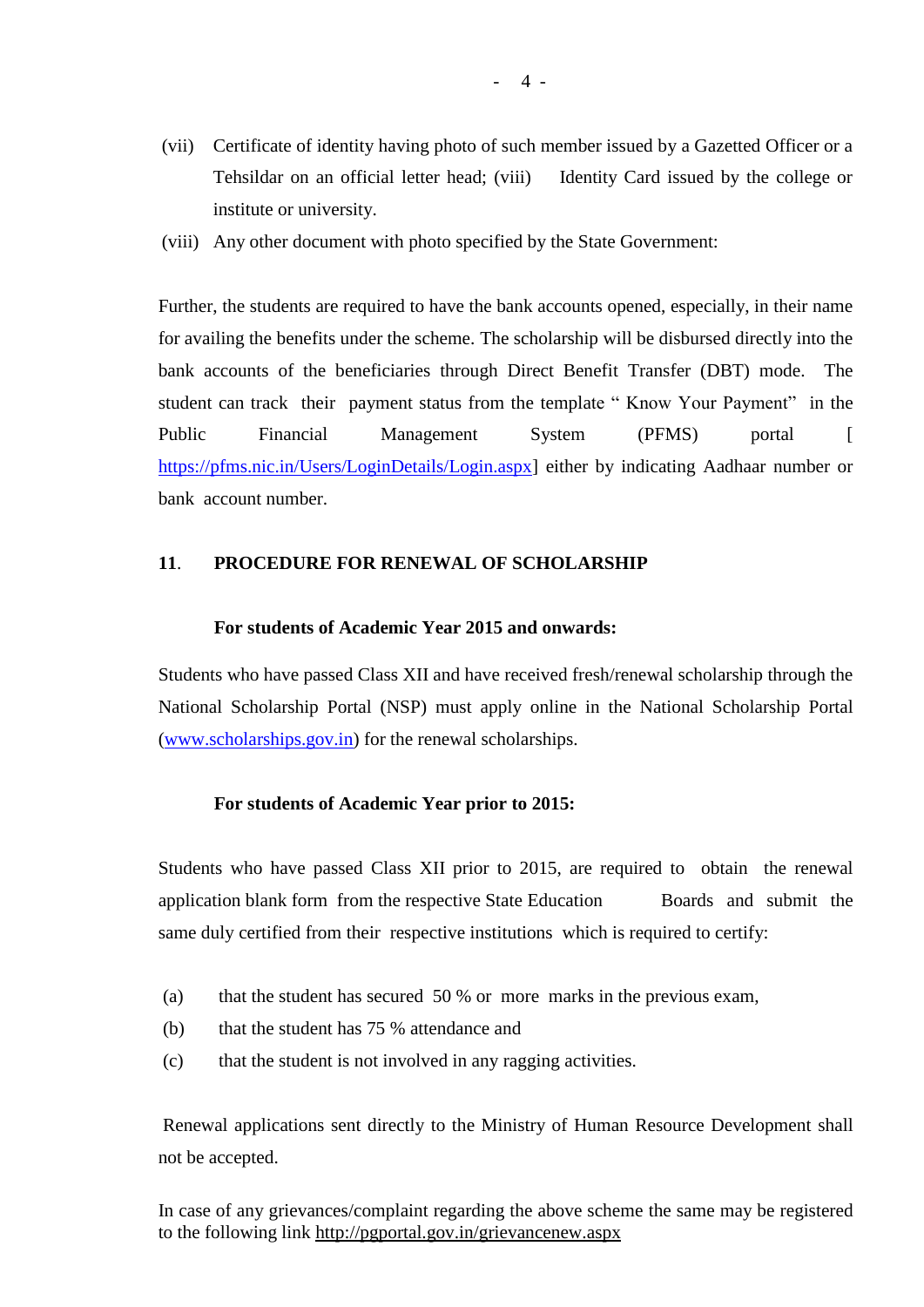Contact us: National Scholarship Division, Ministry of Human Resource Development, Department of Higher Education, West Block 1, 2<sup>nd</sup> Floor, Wing 6, Room No. 6, R. K. Puram, Sector 1, New Delhi 110066. Tele: 011-26172917, 26172491, 26165238

\*\*\*\*\*\*